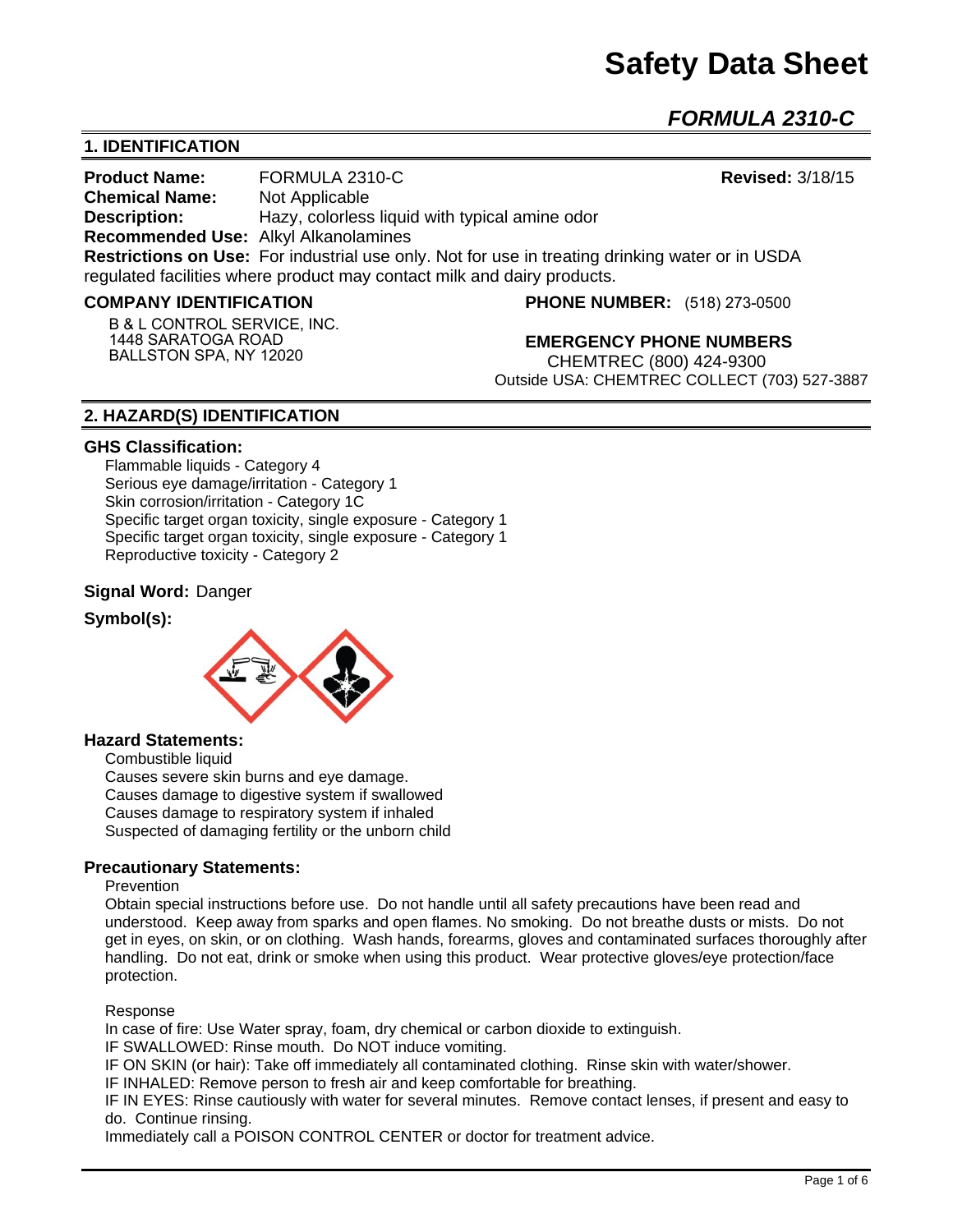Specific treatment (see First Aid on SDS or on this label). Take off contaminated clothing and wash it before reuse. IF exposed or concerned: Call a POISON CONTROL CENTER or doctor for treatment advice.

Storage Store in a well-ventilated place. Keep cool. Store locked up.

Disposal

Dispose of contents/container in accordance with local, regional, national and international regulations.

### **Hazards Not Otherwise Classified:** None Known.

## **Percentages of Components with Unknown Acute Toxicity:**

| 3. COMPOSITION / INFORMATION ON INGREDIENTS |                 |               |  |  |
|---------------------------------------------|-----------------|---------------|--|--|
| <b>CHEMICAL INGREDIENTS</b>                 | <b>CAS NO.*</b> | PERCENT (%)** |  |  |
| CYCLOHEXYLAMINE                             | $108-91-8$      | 4% - 14%      |  |  |

**Legend: L=<1%; M=1-10%; H=>10%**

**\* Exposure limit and regulatory information in Sections 8 & 15**

**\*\* Exact percentage is a trade secret. Concentration range is provided to assist users in providing appropriate protections.**

### **4. FIRST AID MEASURES**

- **Eye Contact:** Immediately flush eyes with a directed stream of cool, clear water for at least 30 minutes. Forcibly holding eyelids apart to ensure complete irrigation of all eye and lid tissues. Remove contact lenses, if present, after the first 5 minutes, then continue rinsing eye. Do not allow individual to rub their eyes. Get medical attention urgently, preferably from an ophthalmologist. Do not transport the victim until the recommended flushing period is completed, unless a portable emergency eye wash bottle is immediately available.
- **Skin Contact:** Immediately wash skin with soap and plenty of water while removing contaminated clothing, for at least 15-20 minutes. Call a poison control center or doctor for treatment advice. Do not take contaminated clothing home to be laundered. Shoes and other leather items which cannot be decontaminated should be disposed of properly. Suitable emergency safety shower facility should be immediately available.
- **Inhalation:** Remove victim to fresh air. If individual experiences nausea, headache, dizziness, has difficulty in breathing or is cyanotic, seek medical attention. If not breathing, give artificial respiration via a suitable mechanical device such as a bag and mask. Do not use mouth-to-mouth resuscitation.
- **Ingestion:** Do not induce vomiting. Rinse mouth with copious quantities of water first and get immediate medical attention. Drink several glasses of water. Never give anything by mouth to an unconscious person. If vomiting occurs, keep airways clear.
- **Note to Physician:** There is no specific antidote. Treatment of overexposure should be directed at the control of symptoms and the clinical condition of the patient. Aspiration may cause lung damage. Probable mucosal damage may contraindicate the use of gastric lavage.

## **Most Important Symptoms/Effects:**

- **Eye Contact:** May cause severe irritation or burns. Prolonged contact may cause irreversible damage and/or blindness. Vapor may cause eye irritation experienced as mild discomfort and redness.
- **Skin Contact:** Prolonged contact may cause severe irritation or burns. Prolonged or extensive contact may result in absorption of harmful amounts.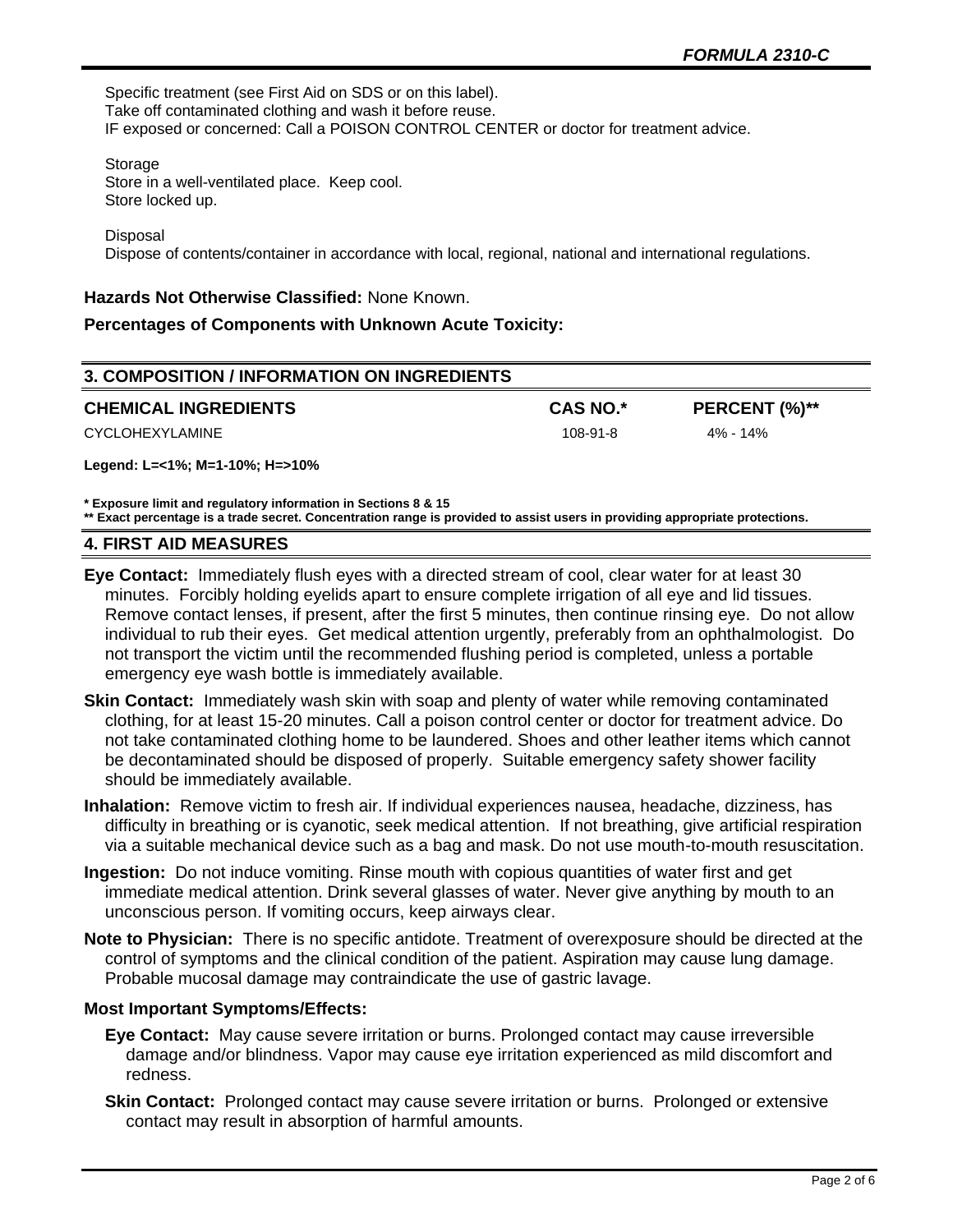**Inhalation:** In poorly ventilated area vapors can cause irritation to nose and throat with possible headaches and nausea. May cause vomiting.

- **Ingestion:** May be toxic by ingestion. Do not take internally. May cause irritation and possibly burns of the mouth, throat, esophagus, and stomach. May cause nausea, vomiting, abdominal pain and collapse. Large amounts can result in acute toxic effects which may be fatal.
- **Indication of Immediate Medical Attention and Special Treatment, if Necessary:** Other than acute, none known. See section 11 for toxicological information.

## **5. FIRE FIGHTING MEASURES**

**Suitable (and Unsuitable) Extinguishing Media:** Water spray, foam, dry chemical or carbon dioxide.

- **Specific Hazards Arising from the Chemical:** Product is corrosive to eyes, skin, and respiratory system. Closed containers may rupture (due to buildup of pressure) when exposed to extreme heat. If evaporated to dryness, some product residuals may burn. Thermal decomposition may release oxides of carbon and nitrogen.
- **Special Protective Equipment and Precautions for Fire-Fighters:** Wear self-contained breathing apparatus and full turn-out gear. Approach fire from upwind direction. If possible, move containers away from fire. Cool fire exposed containers with water spray. If containers rupture or leak, product may evolve irritating or toxic gas under extreme heat. Contain runoff.

## **6. ACCIDENTAL RELEASE MEASURES**

### **Spill Containment and Clean-up Instructions:**

Wear suitable protective equipment found in section 8. Small spills may be flushed with copious quantities of water, preferably to a sanitary sewer or waste treatment facility. Larger spills should be diked to prevent runoff and then absorbed in sand or other inert absorbent for disposal. The area may then be flushed with copious quantities of water. Floor may be slippery; use care to avoid falling. Avoid release of this product into the environment to prevent contamination of soil, sewers, natural waterways and/or groundwater. See Section 12 for Ecological Information.

## **7. HANDLING AND STORAGE**

## **Handling and Storage:**

Store in a cool, dry, well ventilated area, between 10°C and 49°C. Keep containers tightly closed when not in use and follow all recommended safety precautions when handling the material. Keep out of sun and away from heat or open flame. Keep away from incompatible materials. See Section 10 for incompatible materials.

## **8. EXPOSURE CONTROL / PERSONAL PROTECTION**

**Engineering Controls:** General ventilation satisfactory. Mechanical may be required to keep concentration below maximum airborne exposure limits in confined areas.

## **PERSONAL PROTECTION EQUIPMENT**

**Respiratory:** Not normally required if good ventilation is maintained. Otherwise, wear self-contained breathing apparatus

**Eyes and Face:** Chemical splash goggles or face shield/goggle combination

**Hands and Skin:** Chemical resistant rubber, neoprene latex or PVC

**Other Protective Equipment:** Eyewash station and safety shower in area of use. Rubber apron and boots are also recommended where workers will be handling the product.

## **EXPOSURE GUIDELINES**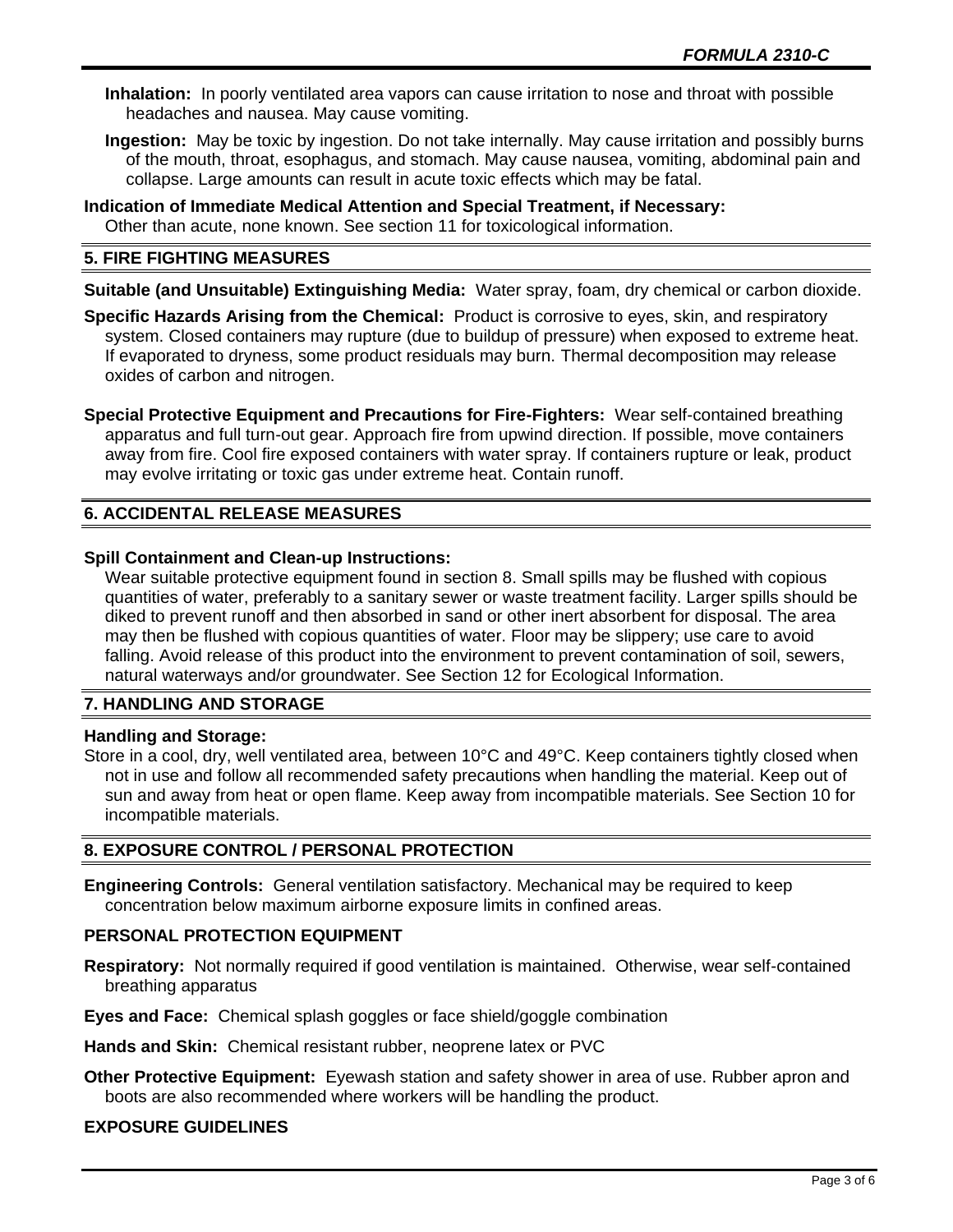## **Exposure Limits:**

## **COMPONENT TLV** CYCLOHEXYLAMINE 10ppm(skin)

# **9. PHYSICAL AND CHEMICAL PROPERTIES**

| <b>Appearance and Odor:</b>    | Hazy, colorless liquid with typical amine odor |                                        |                        |
|--------------------------------|------------------------------------------------|----------------------------------------|------------------------|
| <b>Odor Threshold:</b>         | N.D.                                           | <b>Vapor Pressure:</b>                 | $1.4 - 10$             |
| pH (undiluted):                | $12.1 - 12.6$                                  | <b>Vapor Density:</b>                  | $3 - 4$                |
| <b>Freeze Point:</b>           | $<$ -2°C (28°F)                                | Specific Gravity(@22°C):               | $0.985 - 0.995$        |
| <b>Boiling Point:</b>          | $>100^{\circ}$ C (212°F)                       | <b>Solubility in Water:</b>            | Complete               |
| <b>Flash Point:</b>            | $>63^{\circ}$ C (145°F)                        | <b>Partition Coefficient:</b>          | N.D. (n-octanol/water) |
| ((as solution) Tag Closed Cup) |                                                | <b>Auto-Ignition Temperature:</b>      | N.D.                   |
| <b>Evaporation Rate:</b>       | 1.0                                            | <b>Decomposition Temperature: N.D.</b> |                        |
| Flammability (solid, gas): No  |                                                | <b>Viscosity:</b>                      | N.D.                   |
| Flammable Limits in Air: LFL - |                                                |                                        |                        |
|                                | UFL –                                          |                                        |                        |

## **10. STABILITY AND REACTIVITY**

**Reactivity:** Not normally reactive at normal temperatures and pressure.

**Chemical Stability:** Stable under normal conditions

**Possibility of Hazardous Reactions:** Will not occur under normal conditions.

**Conditions to Avoid:** Avoid excessive heat, sparks or open flames.

**Incompatible Materials:** Concentrated acids or oxidizing agents.

**Hazardous Decomposition Products:** Thermal decomposition may release oxides of carbon and nitrogen.

## **11. TOXICOLOGICAL INFORMATION**

**Ingestion Testing:** Rat, LD50: 3,367 mg/kg\*

**Skin Testing:** Rabbit, LD50: 7,011 mg/kg\*

**Inhalation Testing:** Rat, LD50 /4hr: 366 mg/l\*

\*Calculated based on GHS acute toxicity formula.

## **CHRONIC TOXICITY DATA**

**Sensitization Testing:** None established for this product.

**Other Testing:** None established for this product.

**Routes of Exposure:** Eyes, Ingestion, Inhalation, Skin.

**Eye Contact:** May cause severe irritation or burns. Prolonged contact may cause irreversible damage and/or blindness. Vapor may cause eye irritation experienced as mild discomfort and redness.

- **Skin Contact:** Prolonged contact may cause severe irritation or burns. Prolonged or extensive contact may result in absorption of harmful amounts.
- **Inhalation:** In poorly ventilated area vapors can cause irritation to nose and throat with possible headaches and nausea. May cause vomiting.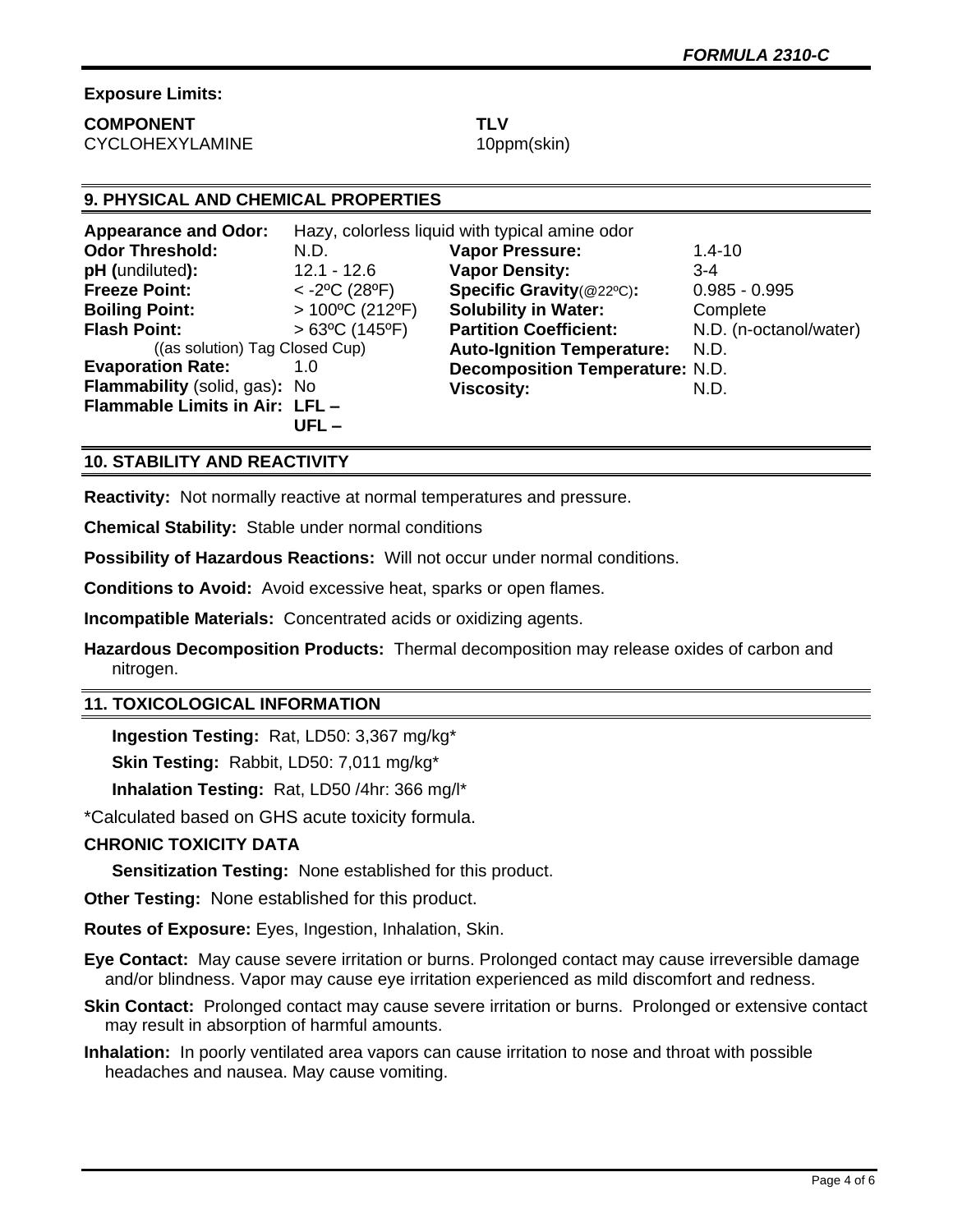**Ingestion:** May be toxic by ingestion. Do not take internally. May cause irritation and possibly burns of the mouth, throat, esophagus, and stomach. May cause nausea, vomiting, abdominal pain and collapse. Large amounts can result in acute toxic effects which may be fatal.

**Medical Conditions Aggravated by Exposure:** Inhalation of vapors may be irritating to asthmatics.

**Chronic Effects from Repeated Overexposure:** Other than short term effects, none established.

## **12. ECOLOGICAL INFORMATION**

## **Aquatic Toxicity Data:**

 Invertebrate: Daphnia magna, EC50/24hr: 544 mg/l\* Fish: Rainbow trout, LC50/96hr: 489 mg/l\* Algal: Green algae, EC50/96hr: 222 mg/l\* Microorganisms: activated sludge, EC50/3hr: 9,667 mg/l\* \*Calculated based on GHS acute aquatic toxicity formula.

**Product Fate Data:** None established for this product.

**Biodegradation Data:** None established for this product.

## **13. DISPOSAL CONSIDERATIONS**

**Waste Disposal:** Dispose of in accordance with local, regional, national and international regulations. Contact the Hazardous Waste representative at the nearest EPA Regional Office for guidance. Container Disposal: Triple rinse container (or equivalent) promptly after emptying and offer for reconditioning if appropriate. Empty the rinsate into application equipment or a mix tank or store rinsate for later use or disposal.

## **14. TRANSPORT INFORMATION**

## **US DEPARTMENT OF TRANSPORTATION (DOT) INFORMATION**

**UN/NA ID Number:** UN2735 **Proper Shipping Name:** AMINES, LIQUID, CORROSIVE, N.O.S (CONTAINS CYCLOHEXYLAMINE) **Hazard Class:** 8 **Packing Group:** PGII

**VESSEL TRANSPORT (IMO/IMDG)**

**UN/NA ID Number:** UN2735 **Proper Shipping Name:** AMINES, LIQUID, CORROSIVE, N.O.S (CONTAINS CYCLOHEXYLAMINE) **Hazard Class:** 8 **Packing Group:** PGII **Marine Pollutant:** No

## **15. REGULATORY INFORMATION**

## **US FEDERAL REGULATIONS**

**TSCA:** All ingredients listed or exempt from listing. **CERCLA and/or SARA RQ:** No ingredients listed in this section. **SARA Section 302 Hazard Class:** No ingredients listed in this section. **SARA Section 311/312 Chemicals:**  Acute Health Hazard: Yes Chronic Health Hazard: Yes

 Fire Hazard: Yes Sudden Release of Pressure Hazard: No